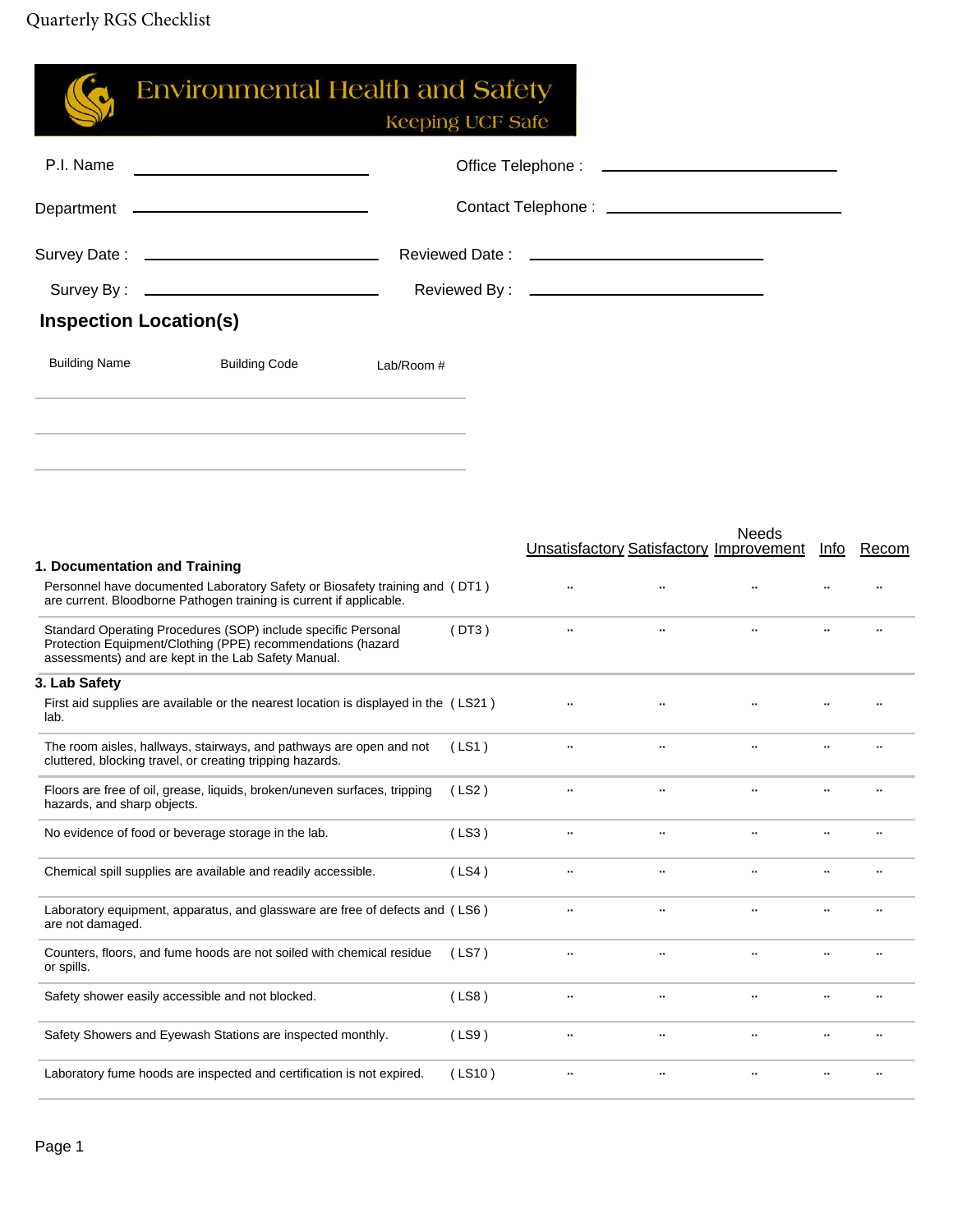

## **Environmental Health and Safety**

Keeping UCF Safe

| P.I. Name                                                                                                                                           | Office Telephone: |                                                |                      |                      |               |       |  |
|-----------------------------------------------------------------------------------------------------------------------------------------------------|-------------------|------------------------------------------------|----------------------|----------------------|---------------|-------|--|
| Department                                                                                                                                          |                   |                                                |                      |                      |               |       |  |
|                                                                                                                                                     |                   | <b>Unsatisfactory Satisfactory Improvement</b> |                      | <b>Needs</b>         | <u>Info</u>   | Recom |  |
| 3. Lab Safety<br>Laboratory fume hoods are not cluttered and not used for storage<br>purposes.                                                      | (LS11)            | $\ddotsc$                                      | $\ddotsc$            |                      |               |       |  |
| Laboratory fume hood sashes have unobstructed movement and are<br>kept closed when not in use.                                                      | (LS12)            | $\ldots$                                       | $\ddotsc$            |                      |               |       |  |
| Eyewash stations are easily accessible and not blocked.                                                                                             | (LS15)            | $\ldots$                                       | $\ldots$             | $\ldots$             | $\cdot \cdot$ |       |  |
| Fire extinguishers are not blocked and are easily accessible.                                                                                       | (LS16)            | $\ldots$                                       | $\ldots$             | $\ldots$             | $\ldots$      |       |  |
| Breaker boxes are easily accessible and not blocked.                                                                                                | (LS17)            | $\cdot \cdot$                                  | $\ldots$             | $\ddotsc$            | $\cdot \cdot$ |       |  |
| Emergency shut-off valves are easily accessible and not blocked.                                                                                    | (LS18)            | $\ldots$                                       | $\ldots$             | $\ddotsc$            | $\ldots$      |       |  |
| Cloth chairs are not present in the laboratory.                                                                                                     | (LS19)            | $\cdot$ .                                      | $\ddotsc$            | $\ddotsc$            |               |       |  |
| Personal Protective Equipment and/or laboratory clothing is available.                                                                              | (LS20)            | $\cdot$ .                                      | $\ldots$             | $\ddotsc$            | $\cdot\cdot$  |       |  |
| Employees who use respirators or protective masks are registered with<br>the EH&S Respiratory Protection program.                                   | (LS22)            | $\ddotsc$                                      | $\ddot{\phantom{0}}$ |                      |               |       |  |
| Lab worker attire is appropriate for hazards present.                                                                                               | (LS23)            | $\ldots$                                       | $\ddotsc$            | $\ddot{\phantom{0}}$ | $\ldots$      |       |  |
| Fire doors between fire areas are operable and kept closed.                                                                                         | (LS24)            | $\ddotsc$                                      | $\ddotsc$            |                      |               |       |  |
| Storage is beyond 18 inches of the ceiling in an area with sprinkler<br>heads.                                                                      | (LS25)            | $\cdot \cdot$                                  | $\ddot{\phantom{0}}$ |                      |               |       |  |
| Other safety issues not previously addressed.                                                                                                       | (OH1)             | $\ldots$                                       | $\ldots$             | $\ddotsc$            | $\ddotsc$     |       |  |
| 6. Radiological Safety<br>Notice to Employees and Safety Rules & Emergency Procedures are<br>clearly posted                                         | (RH1)             |                                                |                      |                      |               |       |  |
| Isotope storage refrigerator/freezer has appropriate signage                                                                                        | (RH2)             | $\cdot$ .                                      | $\cdot$ .            |                      |               |       |  |
| Stock vial inventory in lab matches EHSA vial inventory                                                                                             | (RH4)             | $\cdot$ .                                      | $\cdot$ .            | $\cdot$              | $\cdot$ .     |       |  |
| Daily rate meter survey and/or LSC swipe surveys current and complete (RH5)                                                                         |                   | $\cdot$ .                                      | $\cdot$ .            | $\cdot$ .            | $\cdot$ .     |       |  |
| Isotope inventory logs are kept current and are clearly posted at vial<br>storage location                                                          | (RH3)             | $\cdot \cdot$                                  | $\cdot$ .            | $\ddot{\phantom{0}}$ |               |       |  |
| Radiation Safety Notebook is complete and current                                                                                                   | (RH6)             | $\cdot$ .                                      | $\cdot$ .            | $\cdot \cdot$        |               |       |  |
| Workers attached to the PI's radiation permit are current on all required<br>training. RC-2A "Radiation Worker Log" has been signed by all workers. | (RH7)             | $\cdot$ .                                      | $\cdot$ .            | $\cdot$ .            |               |       |  |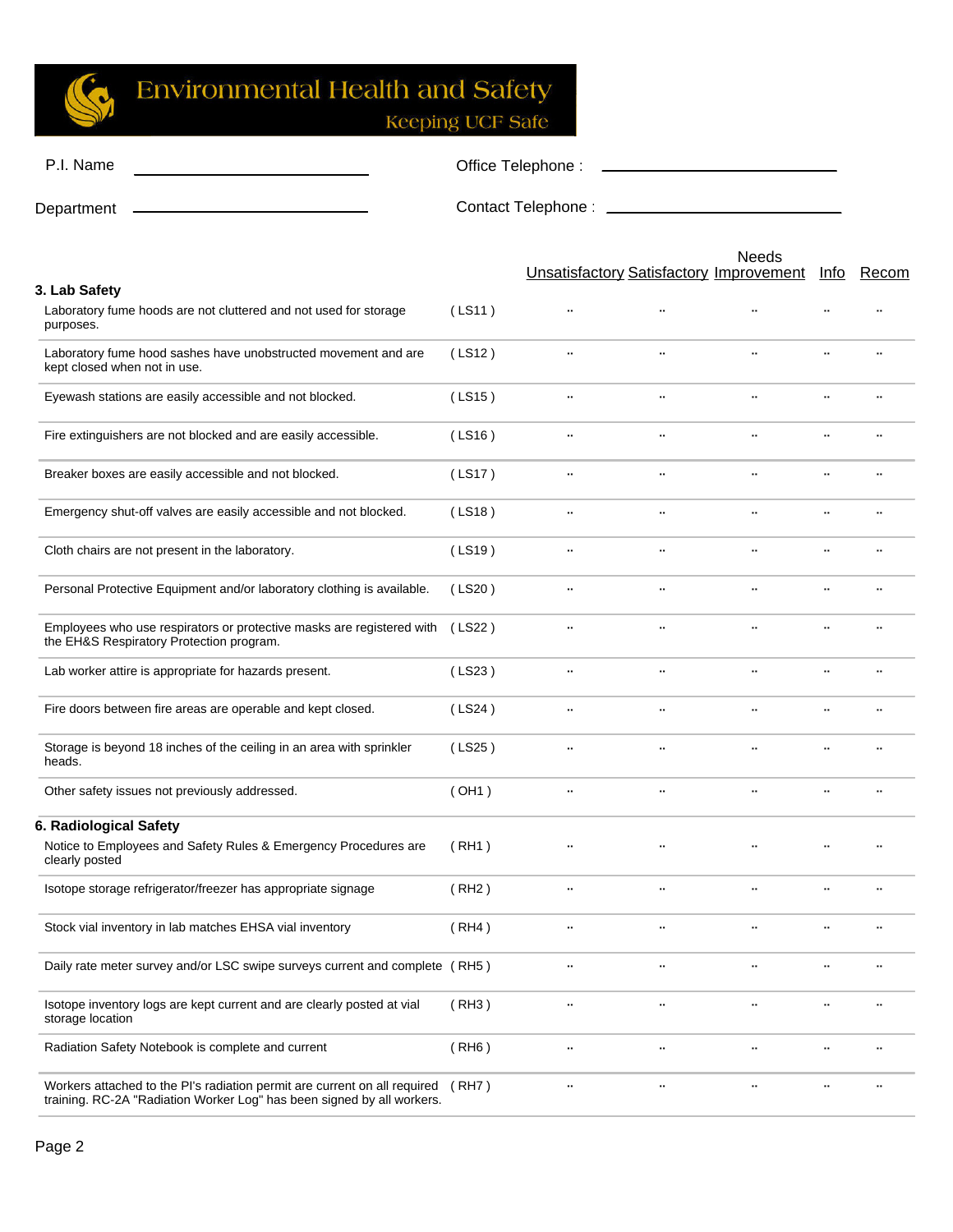

## **Environmental Health and Safety**

Keeping UCF Safe

| P.I. Name  | Office Telephone:  |
|------------|--------------------|
| Department | Contact Telephone: |

|                                                                                                                                                                                              |                     |                      |                           | <b>Needs</b><br><b>Unsatisfactory Satisfactory Improvement</b> | <u>Info</u>   | Recom     |
|----------------------------------------------------------------------------------------------------------------------------------------------------------------------------------------------|---------------------|----------------------|---------------------------|----------------------------------------------------------------|---------------|-----------|
| 6. Radiological Safety                                                                                                                                                                       |                     |                      |                           |                                                                |               |           |
| Radioactive material(s) have at least two levels of security                                                                                                                                 | (RH8)               | $\ddotsc$            | $\ddot{\phantom{0}}$      | $\ddotsc$                                                      | $\ddotsc$     | $\cdot$ . |
| Radioactive material work area(s) delineated with radiation tape                                                                                                                             | (RH9)               | $\ldots$             | $\ddotsc$                 | $\cdot \cdot$                                                  | $\cdot \cdot$ |           |
| Radiation work area(s) lined with absorbent paper are free from stains<br>and tears                                                                                                          | (RH10)              | $\cdot \cdot$        | $\ddot{\phantom{0}}$      | $\ddotsc$                                                      | $\ddotsc$     |           |
| Radiation work area(s) are kept orderly and contain only equipment,<br>materials, and containers clearly labeled with "Radioactive" tape                                                     | (RH11)              | $\ldots$             | $\ddot{\phantom{0}}$      | $\ddot{\phantom{a}}$                                           |               |           |
| Shielding is in place and appropriate for the type of radioactive materials (RH12)<br>in use or storage                                                                                      |                     | $\ldots$             | $\ddotsc$                 | $\ddotsc$                                                      | $\ddotsc$     | $\ddotsc$ |
| Appropriate radioactive spill kits are available and stocked                                                                                                                                 | (RH13)              | $\ldots$             | $\ddotsc$                 | $\ldots$                                                       | $\cdot \cdot$ |           |
| Radiation survey meter is available, operable, and up-to-date on<br>calibration                                                                                                              | (RH <sub>14</sub> ) | $\ddotsc$            | $\ddot{\phantom{0}}$      | $\cdot \cdot$                                                  | $\cdot$ .     |           |
| Radiation Safety As Low As Reasonably Achievable (ALARA)<br>principles, PPE, and best practices are being used                                                                               | (RH15)              | $\ldots$             | $\ddot{\phantom{0}}$      | $\ddotsc$                                                      |               |           |
| Radioactive waste properly segregated                                                                                                                                                        | (RH16)              | $\ldots$             | $\ddotsc$                 | $\ddotsc$                                                      | $\ddotsc$     | $\ddotsc$ |
| Radioactive waste properly labeled                                                                                                                                                           | (RH17)              | $\ddotsc$            | $\ddot{\phantom{0}}\cdot$ | $\ddotsc$                                                      | $\ddotsc$     |           |
| Radioactive waste is properly collected and stored                                                                                                                                           | (RH18)              | $\ddotsc$            | $\ddotsc$                 | $\ddot{\phantom{a}}$                                           | $\ddotsc$     |           |
| 8. Waste Management                                                                                                                                                                          |                     |                      |                           |                                                                |               |           |
| Laboratory waste is properly segregated and in appropriate containers.<br>(i.e. sharps, chemical waste, biological waste, radiological waste,<br>broken glass, etc.)                         | (WM7)               |                      |                           |                                                                |               |           |
| Hazardous Chemical Waste containers are properly labeled.                                                                                                                                    | (WM1)               | $\ddotsc$            | $\ddot{\phantom{0}}\cdot$ | $\ddot{\phantom{a}}$                                           | $\ddotsc$     |           |
| Hazardous waste is stored in a designated area and segregated<br>according to compatibility.                                                                                                 | (WM2)               | $\ldots$             | $\ddot{\phantom{0}}$      | $\ddot{\phantom{0}}$                                           |               |           |
| Hazardous chemical waste containers are appropriate for contents,<br>integrity of the container is sufficient to prevent leaks or spills, and<br>containers are kept closed when not in use. | (WM3)               | $\ddot{\phantom{0}}$ |                           |                                                                |               |           |
| Hazardous waste accumulated in the laboratory area is within the<br>allowed quantity limits and the regulatory time limit.                                                                   | (WM4)               | $\ddot{\phantom{0}}$ |                           |                                                                |               |           |
| Hazardous/Chemical Waste is handled and stored in a manner to<br>prevent rupture or leakage.                                                                                                 | (WM5)               | $\cdot$ .            | $\ddot{\phantom{0}}$      | $\cdot$ .                                                      | $\cdot$ .     |           |
| Hazardous Waste is being disposed of by impermissible methods.                                                                                                                               | (WM6)               | $\cdot$ .            | $\cdot$ .                 | $\cdot$ .                                                      | $\cdot$ .     |           |
|                                                                                                                                                                                              |                     |                      |                           |                                                                |               |           |